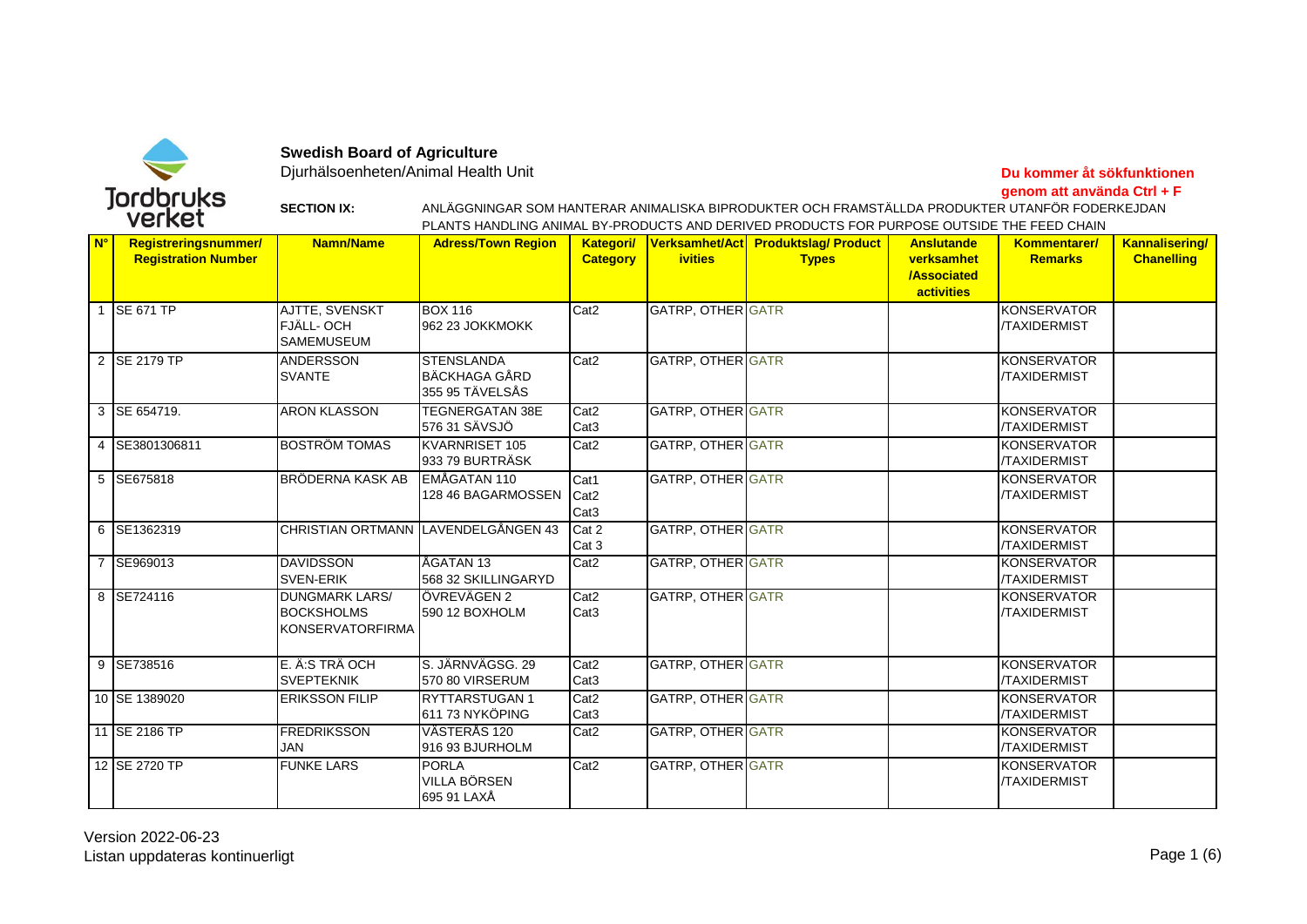| 13 SE3801202410 | <b>GÖTEBORGS</b><br>NATUR-<br><b>HISTORISKA</b><br><b>MUSEUM</b><br>VÄSTARVET | <b>BOX 7283</b><br>402 35 GÖTEBORG                      | Cat <sub>2</sub>                             | <b>GATRP, OTHER GATR</b> | <b>KONSERVATOR</b><br><b>/TAXIDERMIST</b> |
|-----------------|-------------------------------------------------------------------------------|---------------------------------------------------------|----------------------------------------------|--------------------------|-------------------------------------------|
| 14 SE399518     | <b>HUNTING MO AB</b>                                                          | <b>STENSHULT 374</b><br>451 92 UDDEVALLA                | Cat2<br>Cat <sub>3</sub>                     | <b>GATRP, OTHER GATR</b> | <b>KONSERVATOR</b><br><b>/TAXIDERMIST</b> |
| 15 SE 2188 TP   | <b>JAKT &amp; TROFÉ</b><br>AB                                                 | STORGATAN 40<br>936 31 BOLIDEN                          | Cat1<br>Cat <sub>2</sub><br>Cat <sub>3</sub> | <b>GATRP, OTHER GATR</b> | <b>KONSERVATOR</b><br>/TAXIDERMIST        |
| 16 SE 2876 TP   | <b>JANSSON JAN-ERIC</b>                                                       | EDENBERGA<br>312 95 LAHOLM                              | Cat <sub>2</sub>                             | <b>GATRP, OTHER GATR</b> | <b>KONSERVATOR</b><br><b>/TAXIDERMIST</b> |
| 17 SE 2710 TP   | <b>JANSSON</b><br><b>MAGNUS</b>                                               | MEDÅKER TRAVARBO<br>732 96 ARBOGA                       | Cat <sub>2</sub>                             | <b>GATRP, OTHER GATR</b> | <b>KONSERVATOR</b><br>/TAXIDERMIST        |
| 18 SE 1527220   |                                                                               | JOHANNA TELLBERG KÄSTADALSVÄGEN 23<br>141 59 HUDDINGE   | Cat <sub>2</sub>                             | <b>GATRP, OTHER GATR</b> | <b>KONSERVATOR</b><br><b>/TAXIDERMIST</b> |
| 19 SE 2713 TP   | <b>JOHANSSON</b><br><b>HANS</b>                                               | LEDBERG LINDGÅRD 1<br>585 99 LINKÖPING                  | Cat <sub>2</sub>                             | GATRP, OTHER GATR        | <b>KONSERVATOR</b><br>/TAXIDERMIST        |
| 20 SE 2172 TP   | JÄMTLANDS-<br><b>KONSERVATORN</b><br>THOMAS JÖNSSON                           | SLÅTTERÅSEN 1927<br>835 91 KROKOM                       | Cat <sub>2</sub>                             | <b>GATRP, OTHER GATR</b> | <b>KONSERVATOR</b><br><b>/TAXIDERMIST</b> |
| 21 SE59716      | KALMAR-<br><b>KONSERVATORN</b>                                                | LISABOMÅLEN 163<br>382 92 NYBRO                         | Cat <sub>2</sub>                             | <b>GATRP, OTHER GATR</b> | <b>KONSERVATOR</b><br><b>/TAXIDERMIST</b> |
| 22 SE3800887512 | <b>KARLSSON DANIEL</b>                                                        | <b>GILLSÄTTRA 111</b><br>386 95 FÄRJESTADEN             | Cat <sub>2</sub>                             | <b>GATRP, OTHER GATR</b> | KONSERVATOR<br>/TAXIDERMIST               |
| 24 SE 2833 TP   | <b>KONSERVATOR</b><br>ROGER CARLSSON                                          | FJÄLL 100<br>454 92 BRASTAD                             | Cat <sub>2</sub>                             | <b>GATRP, OTHER GATR</b> | <b>KONSERVATOR</b><br>/TAXIDERMIST        |
| 25 SE 2711 TP   | <b>KONSERVATOR</b><br>JS.                                                     | <b>LILLA KOLTORP</b><br>JÄGARHYDDAN<br>647 91 MARIEFRED | Cat2                                         | <b>GATRP, OTHER GATR</b> | <b>KONSERVATOR</b><br>/TAXIDERMIST        |
| 26 SE 681 TP    | KONSERVATOR-<br><b>TJÄNST</b>                                                 | <b>SKOTTBACKEN 8</b><br>VANSÖ<br>645 92 STRÄNGNÄS       | Cat <sub>2</sub>                             | <b>GATRP, OTHER GATR</b> | <b>KONSERVATOR</b><br><b>/TAXIDERMIST</b> |
| 27 SE64718      | <b>LUND CHRISTOFFER</b>                                                       | ÅDA, GAMLA MEJERIET<br>619 91 TROSA                     | Cat1<br>Cat <sub>2</sub><br>Cat <sub>3</sub> | GATRP, OTHER GATR        | <b>KONSERVATOR</b><br><b>/TAXIDERMIST</b> |
| 28 SE691518     | LUNDS UNIVERSITET PORFYRVÄGEN 20<br>BIOLOGISKA MUSÉET 224 78 LUND             |                                                         | Cat1<br>Cat <sub>2</sub><br>Cat <sub>3</sub> | <b>GATRP, OTHER GATR</b> | <b>KONSERVATOR</b><br><b>/TAXIDERMIST</b> |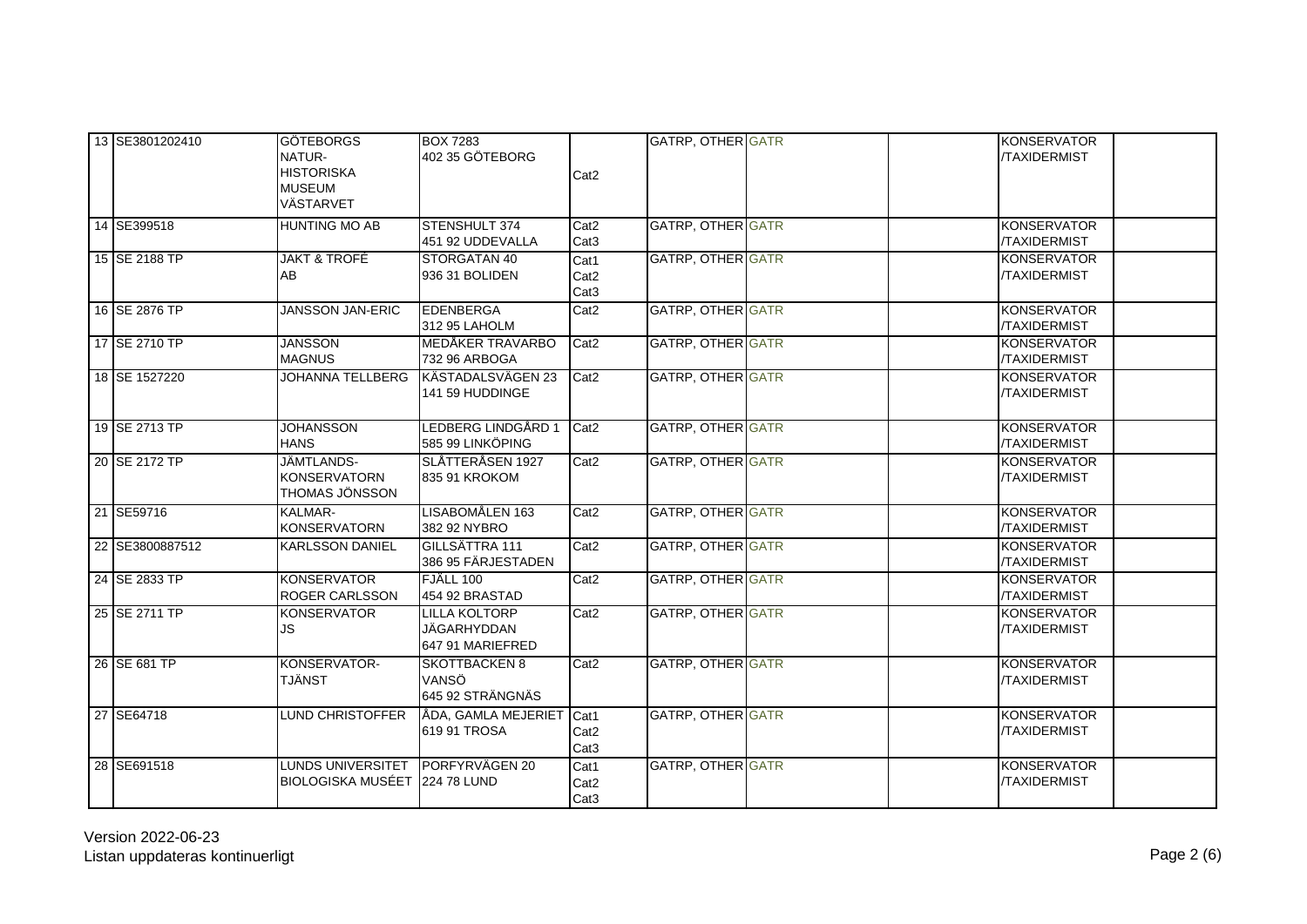| 29 SE 2187 TP   | LÖVÄNGENS<br><b>ZOOLOGISKA</b><br><b>MONTAGE</b>                                    | LÖVÄNGEN HÄRLUNDA Cat2<br>532 94 SKARA                |                                              | <b>GATRP, OTHER GATR</b> |              | <b>KONSERVATOR</b><br><b>/TAXIDERMIST</b> |
|-----------------|-------------------------------------------------------------------------------------|-------------------------------------------------------|----------------------------------------------|--------------------------|--------------|-------------------------------------------|
| 30 SE3800140108 | NATURHISTORIS-<br>KA RIKSMUSEET<br>SEKT. FÖR<br><b>VERTEBRAT-</b><br><b>ZOOLOGI</b> | <b>BOX 50007</b><br>104 05 STOCKHOLM                  | Cat1<br>Cat <sub>2</sub><br>Cat <sub>3</sub> | <b>GATRP, OTHER GATR</b> |              | <b>KONSERVATOR</b><br>/TAXIDERMIST        |
| 31 SE 2198 TP   | <b>NILSSON BO</b>                                                                   | <b>REKREATIONSV.6</b><br>423 63 TORSLANDA             | Cat <sub>2</sub>                             | <b>GATRP, OTHER GATR</b> |              | <b>KONSERVATOR</b><br><b>TAXIDERMIST</b>  |
| 32 SE 2846 TP   | <b>NORTHERN</b><br><b>HUNTING</b><br>LAPLAND                                        | SANAVÄGEN 489<br>941 46 PITEÅ                         | Cat <sub>2</sub>                             | GATRP, OTHER GATR        |              | <b>KONSERVATOR</b><br>/TAXIDERMIST        |
| 33 SE 2177 TP   | <b>OVES TROFÉ-</b><br>ATLJÉ                                                         | ÄLVDALSVÄGEN 49<br>669 13 DEJE                        | Cat <sub>2</sub>                             | <b>GATRP, OTHER GATR</b> |              | <b>KONSERVATOR</b><br><b>TAXIDERMIST</b>  |
| 34 SE 2174 TP   | <b>SKOGLUND</b><br><b>HENRIK</b>                                                    | SUNNÄSBRUK 311<br>820 20 LJUSNE                       | Cat <sub>2</sub>                             | GATRP, OTHER GATR        |              | <b>KONSERVATOR</b><br>/TAXIDERMIST        |
| 35 SE 2194 TP   | <b>STOCKHOLMS</b><br><b>ZOOLOGISKA</b><br>KONSERVATOR-<br>ATELJÉ                    | <b>ESSINGE KYRKVÄG 8</b><br>112 65 STOCKHOLM          | Cat <sub>2</sub>                             | <b>GATRP, OTHER GATR</b> |              | <b>KONSERVATOR</b><br><b>/TAXIDERMIST</b> |
| 36 SE 2896 TP   | SUNDQVIST ANDERS ÖSTANBJÖRKE 18                                                     | 686 91 SUNNE                                          | Cat <sub>2</sub>                             | GATRP, OTHER GATR        |              | <b>KONSERVATOR</b><br><b>/TAXIDERMIST</b> |
| 37 SE 2809 TP   | SÖDERMAN LENA                                                                       | VÄLÄNDASTIGEN 4 137<br>93 TUNGELSTA                   | Cat2                                         | <b>GATRP, OTHER GATR</b> |              | <b>KONSERVATOR</b><br><b>TAXIDERMIST</b>  |
| 38 SE70113      | <b>TRAPPERN</b><br><b>CHRISTIAN NILSSON</b>                                         | SOLLIDEN 35<br>912 92 VILHELMINA                      | Cat1<br>Cat <sub>2</sub><br>Cat <sub>3</sub> | GATRP, OTHER GATR        |              | <b>KONSERVATOR</b><br><b>/TAXIDERMIST</b> |
| 39 SE 2722 TP   | TROFÉDEPÅN                                                                          | SÖDRA DOMARV. 30<br>663 33 SKOGHALL                   | Cat <sub>2</sub>                             | <b>GATRP, OTHER GATR</b> |              | <b>KONSERVATOR</b><br><b>TAXIDERMIST</b>  |
| 40 SE 2749 TP   | <b>WALLIN PER-</b><br><b>OLA</b>                                                    | SKUCKU NYLUNDA 467<br>840 40 SVENSTAVIK               | Cat <sub>2</sub>                             | <b>GATRP, OTHER GATR</b> |              | <b>KONSERVATOR</b><br><b>TAXIDERMIST</b>  |
| 41 SE 2719 TP   | ÅNGE NATUR                                                                          | <b>KÖPMANGATAN 7</b><br>841 34 ÅNGE                   | Cat <sub>2</sub>                             | <b>GATRP, OTHER GATR</b> |              | <b>KONSERVATOR</b><br>/TAXIDERMIST        |
| 42 SE1124617    | <b>ZOOLOGISK</b><br><b>KONSERVATOR</b><br>J. ALMFELT                                | <b>UNDENÄS</b><br>NORRA KVARNTORP 1<br>546 94 UNDENÄS | Cat <sub>2</sub><br>Cat <sub>3</sub>         | <b>GATRP, OTHER GATR</b> |              | <b>KONSERVATOR</b><br><b>TAXIDERMIST</b>  |
| SE442814        | <b>AB TRANÅS</b><br>SKINNBEREDNING                                                  | <b>KANALGATAN 4</b><br>573 31 TRANÅS                  | Cat <sub>3</sub>                             | <b>TAN</b>               | <b>HISKT</b> |                                           |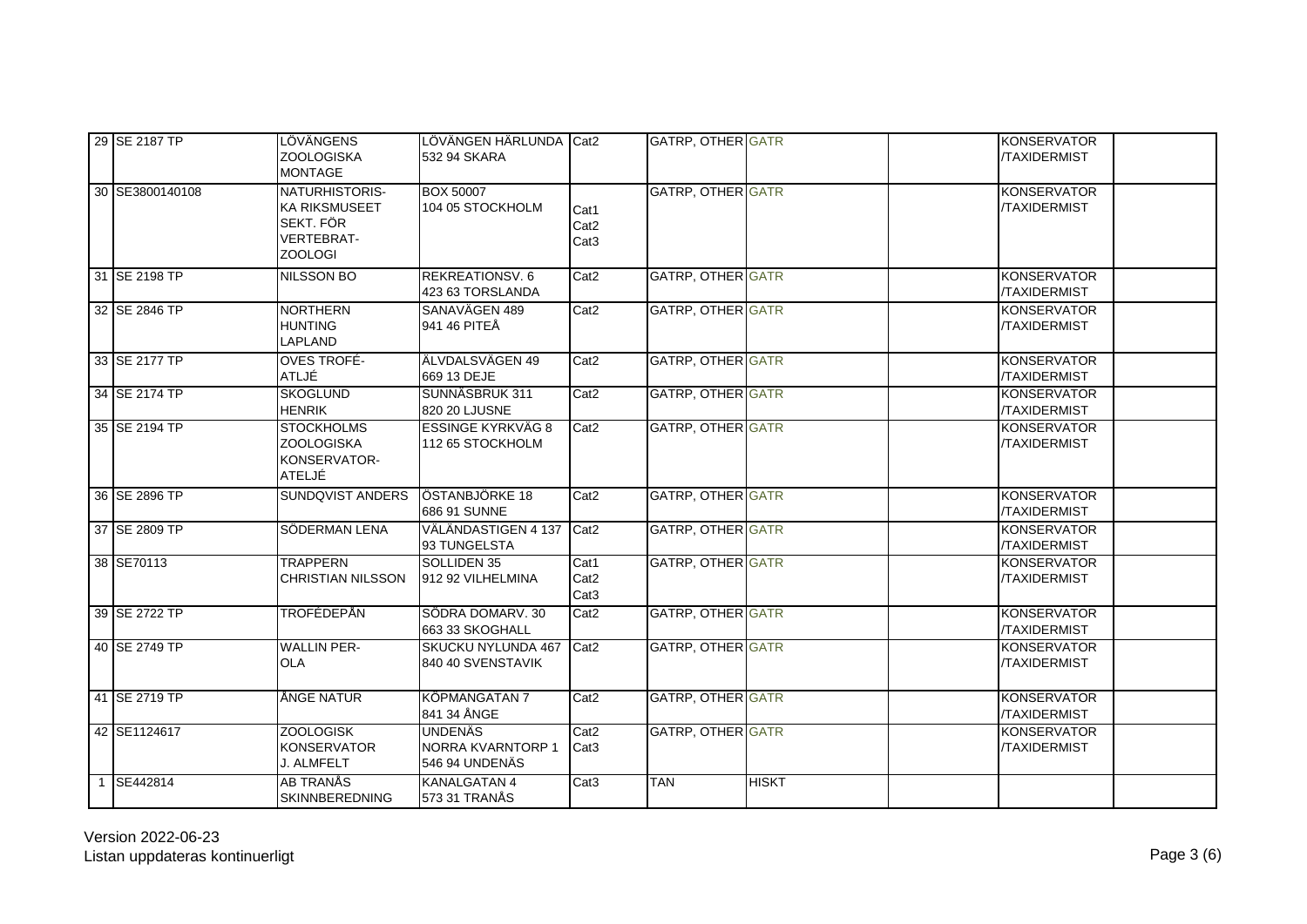| 2 SE858019      | NATUR OCH KULTUR- MÄLBYN 102<br>KOMPANIET I<br><b>UPPLAND AB</b> | 747 91 ALUNDA                                                | Cat <sub>3</sub>   | <b>STORP</b>                                | <b>HISKR</b>                           |  |  |
|-----------------|------------------------------------------------------------------|--------------------------------------------------------------|--------------------|---------------------------------------------|----------------------------------------|--|--|
| 1 SE603721      | <b>AHLGREN &amp;</b><br>ELIASSON ÅKERI AB                        | VÄSTANÅKER 313 824 Cat 2<br>92 HUDIKSVALL                    |                    | <b>OTHER</b>                                | <b>GROWING MEDIA</b>                   |  |  |
| 2 SE603821      | AHLGREN &<br>ELIASSON ÅKERI AB                                   | <b>GRYTTJE 755</b><br>829 62 GNARP                           | Cat 2              | <b>OTHER</b>                                | <b>GROWING MEDIA</b>                   |  |  |
| 3 SE1825220     | HANS ANDERSSON<br><b>ENTREPRENAD AB</b>                          | HUMMELTORPSV. 5<br>147 92 GRÖDINGE                           | Cat 2              | <b>OTHER</b>                                | <b>GROWING MEDIA</b>                   |  |  |
| 4 SE468213      | AXEL<br>CHRISTIERNSSON AB 449 41 NOL                             | STRANDVÄGEN 10                                               | Cat <sub>3</sub>   | <b>OTHER</b><br>(GREASE<br>MANUFACT.)       | OTHER (LANOLIN)                        |  |  |
| 5 SE145221      | <b>BEE FUTURE AB</b>                                             | SÖDERGATAN 14<br>274 61 RYDSGÅRD                             | Cat 3              | OTHER (BEE-<br><b>WAX MELTING</b><br>PLANT) | API, OTHER (BEE-<br><b>WAX CANDLES</b> |  |  |
| 6 SE1323220     | <b>ECONOVA</b><br><b>RECYCLING AB</b>                            | ECONOVA SKÄRLUNDA Cat 2<br>605 97 NORRKÖPIG                  | Cat 3              | <b>OTHER</b>                                | <b>GROWING MEDIA</b>                   |  |  |
| 7 SE504421      | <b>ECONOVA</b><br><b>DRAGMOSSEN</b>                              | BRÄNNMOVÄGEN 101<br>814 70 ÄLVKARLEBY                        | Cat 2<br>Cat 3     | <b>OTHER</b>                                | <b>GROWING MEDIA</b>                   |  |  |
| 8 SE 679 SP     | <b>ECONOVA</b><br>GARDEN                                         | VIDÖ GÅRD<br>HYBELIEVÄGEN 12<br>663 34 SKOGHALL              | Cat 2<br>Cat 3     | <b>OTHER</b>                                | <b>GROWING MEDIA</b>                   |  |  |
| 9 SE3800783010  | <b>ECONOVA</b><br><b>GARDEN</b>                                  | RÖSLÖV 1295<br>10 SÖSDALA                                    | 280 Cat 2<br>Cat 3 | <b>OTHER</b>                                | <b>GROWING MEDIA</b>                   |  |  |
| 10 SE3800782810 | <b>ECONOVA</b><br><b>GARDEN</b>                                  | <b>JÄRLE STATIONSVÄG</b><br>13<br>713 91 NORA                | Cat 2<br>Cat 3     | <b>OTHER</b>                                | <b>GROWING MEDIA</b>                   |  |  |
| 11 SE 457 SP    | <b>ECONOVA</b><br>GARDEN                                         | <b>JURSLA</b><br><b>INDUSTRIOMRÅDE</b><br>616 21 ÅBY         | Cat 2<br>Cat 3     | <b>OTHER</b>                                | <b>GROWING MEDIA</b>                   |  |  |
| 12 SE615221     | <b>GREENVALLEY</b><br><b>TRACK RESORT AB</b>                     | AVFART 129 GRÖNDAL, Cat 2<br>611 35 ESKILSTUNA               |                    | <b>OTHER</b>                                | <b>GROWING MEDIA</b>                   |  |  |
| 13 SE1988620    | <b>GOTLANDS</b><br>ÅKERICENTRAL AB                               | <b>BRO BERGTÄKT</b><br><b>BRO DACKER 144</b><br>621 73 VISBY | Cat 2              | <b>OTHER</b>                                | <b>GROWING MEDIA</b>                   |  |  |
| 14 SE2004820    | <b>GRUSMATERIAL I</b><br>VÄRMLAND AB                             | TROSSNÄS BERGTÄKT Cat 2<br>660 52 EDSVALLA                   |                    | <b>OTHER</b>                                | <b>GROWING MEDIA</b>                   |  |  |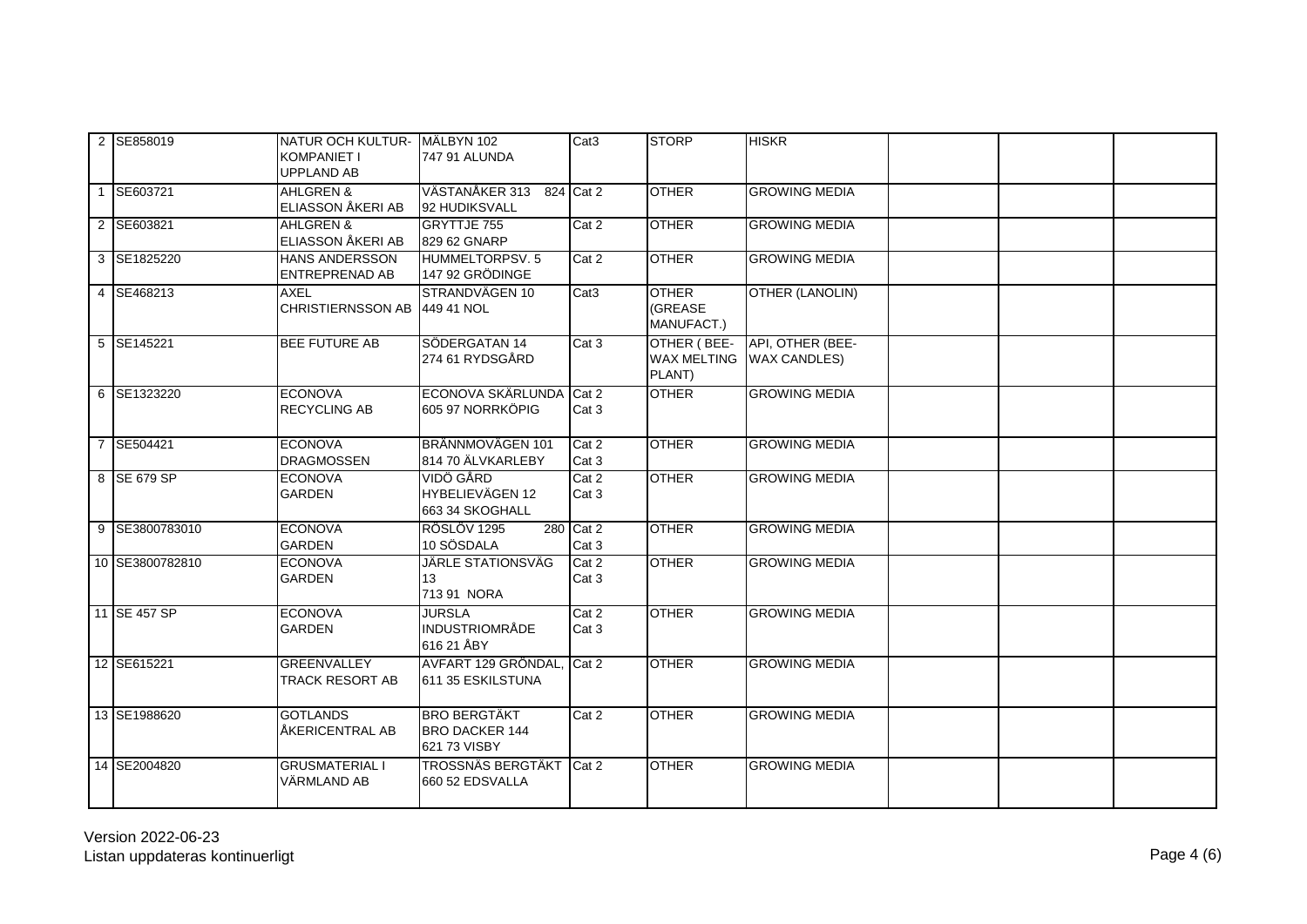| 15 SE 2758 TP    | <b>HANSSON</b><br><b>INGVAR</b>                                | <b>GAMMELGARN</b><br>SJAUSTRU 754<br>623 67<br>KATTHAMMARSVIK              | Cat <sub>3</sub>         | <b>OTHER</b>                                | <b>OTHER (LAMPS)</b>                         |                 |  |
|------------------|----------------------------------------------------------------|----------------------------------------------------------------------------|--------------------------|---------------------------------------------|----------------------------------------------|-----------------|--|
| 16 SE3800559211  | <b>HÄTUNALAB AB</b>                                            | HÅTUNAHOLMS GÅRD<br>KUNG BIRGERS VÄG 1,<br><b>HÅTUNAHOLM</b><br>197 92 BRO | Cat3                     | <b>PHAR</b>                                 | <b>SERE</b>                                  |                 |  |
| 17 SE2036520     | LBC-ÄNGSTORP<br><b>AKTIEBOLAG</b>                              | <b>INDUSTRIGATAN 19</b><br>312 34 LAHOLM                                   | Cat 2                    | <b>OTHER</b>                                | <b>GROWING MEDIA</b>                         |                 |  |
| 18 SE615222      | LP:S BIODLING AB                                               | TORSENSBYN 14<br>661 94 SÄFFLE                                             | Cat <sub>3</sub>         | OTHER (BEE-<br>PLANT)                       | API, OTHER (BEE-<br>WAX MELTING WAX CANDLES) |                 |  |
| 19 SE468013      | M. S. BIREDSKAPS-<br><b>FABRIKEN AB</b>                        | <b>HADDEBODAVÄGEN 4</b><br>545 21 TÖREBODA                                 | Cat <sub>3</sub>         | OTHER (BEE-<br><b>WAX MELTING</b><br>PLANT) | API, OTHER (BEE-<br><b>WAX CANDLES)</b>      |                 |  |
| 20 SE702919      | MALLAS STENSTUGU ULLKONTORET<br>AB                             | <b>ENDRE STENSTUGU</b><br>424<br>621 77 VISBY                              | Cat <sub>3</sub>         | <b>OTHER</b>                                | WHBF (treated wool)                          |                 |  |
| 21 SE1586021     | <b>PRÅMHUSET AB</b>                                            | <b>PRÅMHUSET AB</b><br>PRÅMHUSVÄGEN 183<br>312 97 LAHOLM                   | Cat <sub>3</sub>         | <b>OTHER</b>                                | <b>WHBF</b>                                  |                 |  |
| 22 SE 3800856311 | PLANTSKYDD AB                                                  | TORSJÖ 444<br>260 70 LJUNGBYHED                                            | Cat <sub>3</sub>         | OTHER - USES BLPT                           |                                              | Wild Deterrence |  |
| 23 SE901821      | <b>RENALL</b><br><b>JORDTILLVERKNING</b><br><b>BRAVIKEN</b>    | ÖSTRA<br>BRAVIKENVÄGEN 616<br>90 ÅBY                                       | Cat 2                    | <b>OTHER</b>                                | <b>GROWING MEDIA</b>                         |                 |  |
| 24 SE275421      | SAND-OCH<br>GRUSAKTIEBOLAGET 151 50 ENHÖRNA<br><b>JEHANDER</b> | <b>BASTMORAVÄGEN 1</b>                                                     | Cat 2                    | <b>OTHER</b>                                | <b>GROWING MEDIA</b>                         |                 |  |
| 25 SE1548419     | FREJA TRANSPORT & STARRVÄGEN 100<br><b>LOGISTICS AB</b>        | 202 12 MALMÖ                                                               | Cat <sub>3</sub>         | <b>OTHER</b><br>(TECHNICAL)                 | OTHER: LANOLIN,<br><b>PROTEINS</b>           |                 |  |
| 26 SE436413      | <b>SWEDISH MATCH</b><br><b>INDUSTRIES AB</b>                   | VÄSTRA DROTTNING-<br><b>GATAN 15</b><br>522 30 TIDAHOLM                    | Cat <sub>3</sub>         | <b>OTHER</b><br>(TECHNICAL)                 | FORMF, GEL                                   |                 |  |
| 27 SE2294821     | TOMAS OLSSON                                                   | NORRBY 106<br>736 92 KUNGSÖR                                               | Cat <sub>3</sub>         | <b>OTHER</b>                                | <b>WHBF</b>                                  |                 |  |
| 28 SE627616      | <b>EPICIA AB</b>                                               | FRÄNNINGEVÄGEN 26<br>275 66 VOLLSJÖ                                        | Cat1<br>Cat <sub>3</sub> | <b>COLL</b>                                 | <b>WHBF</b>                                  |                 |  |